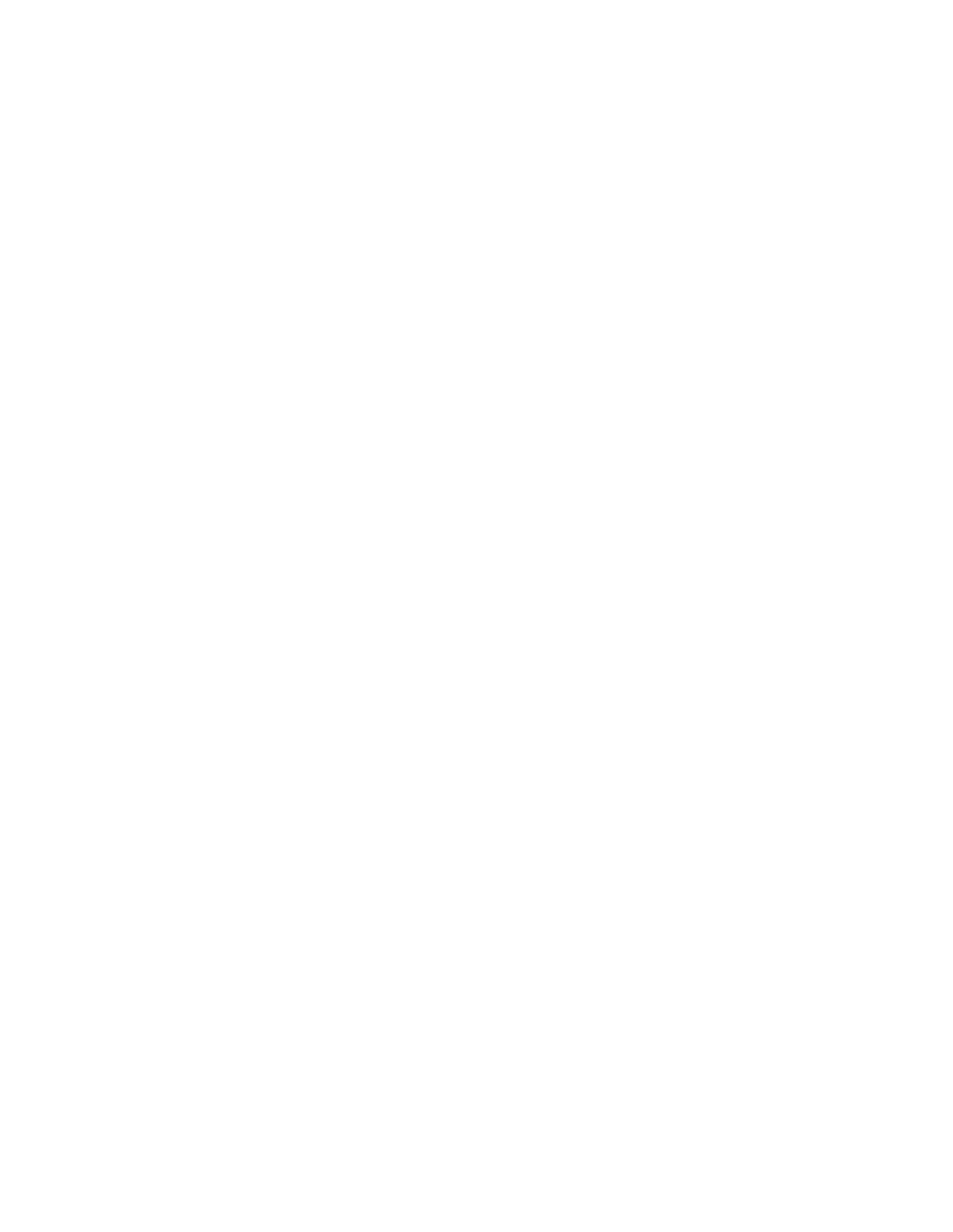# **Statement by Ms. NIRMALA SITHARAMAN, Minister of Finance and Corporate Affairs, India, and Member, International Monetary and Financial Committee (IMFC), representing the Constituency consisting of Bangladesh, Bhutan, India, and Sri Lanka, to the 43rd Meeting of the IMFC at the Virtual Spring Meetings 2021**

#### **April 8, 2021**

#### **Impact of COVID 19 on Global Economy**

- **1.** During the past year, the world has witnessed widespread disruptions, including loss of lives and livelihoods as well as wealth destruction. Governments and Central Banks have rolled out conventional and unconventional policy support to combatthe devastating impacts of the COVID-19 pandemic.
- **2.** Rapid production and administration of COVID-19 vaccine is critical in this war against the pandemic.India asthe largest producer of vaccinesin the world is prepared and willingto augment international vaccination efforts*.* India has mustered all its resources to ensure availability of vaccines and other medical supplies, not only for its citizens, but also to support the international community, in particular, the vulnerable developing economies. Vaccines are being provided to more than 70 countries worldwide, and medical supplies from India are reaching out to more than 100 countries. India has firmly positioned itself as a global leader in terms of COVID-19 vaccine, visible in its vaccine production capacity and also in the speed of vaccination.
- **3.** Amidst the pandemic, the struggle to save lives and safeguard livelihoods is universal. While extraordinary policy support by governments across the globe has helped limit the adverse impact on economies, we need to be vigilant against premature withdrawal of policies. It is evident that the pace of economic recovery and the course of containment of the pandemic will vary across countries. If we are looking for a durable and sustainable recovery, coordinating efforts and combiningresources is the only way forward. Undoubtedly, the IMF would have to play a key role in this endeavor.

#### **Role of the IMF**

**4.** The IMF has provided emergency financing to more than80 countries since the onset of the pandemic. Timely financial support helped in upgrading the health infrastructure and insulating the vulnerable from slipping below the poverty line. A multi-speed recovery leading to an early policy normalization by the advanced economies may cause spillovers and significant economic disruption in developing and low-income market economies. This would require a far stronger and resilient international financial safety net. IMF may be called upon to provide much larger support to its membership as recovery starts taking shape in the post-pandemic world.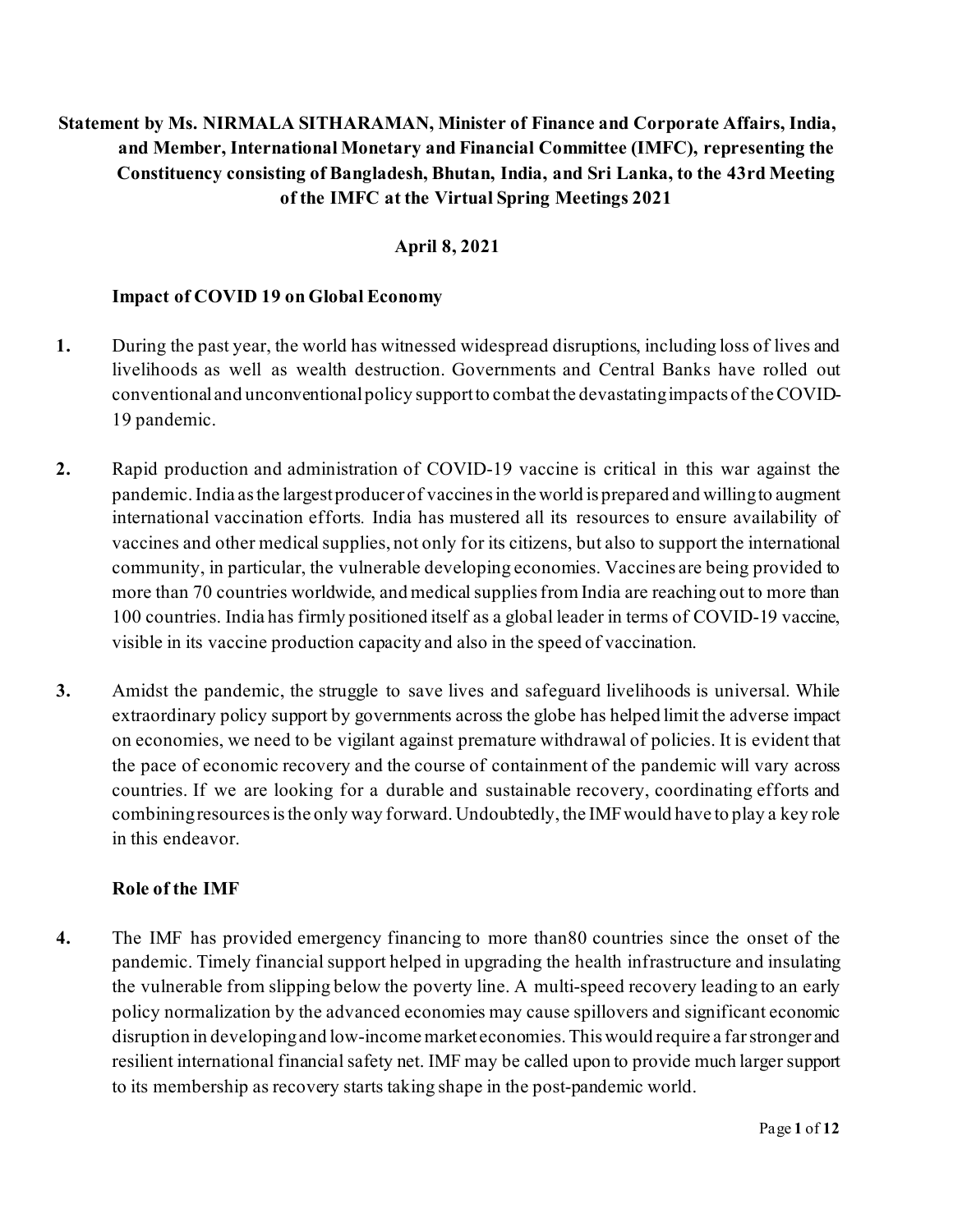- **5.** The post-pandemic global economic recovery is swifter and stronger than originally anticipated due to the unprecedented policy measures taken by the Governments and the central banks. The timely support of multilateral and regional financial institutions has been critical, with the IMF performing a pivotal role. The scarring effects of the crisis may have serious long-term consequences on the durability of recovery and financial stability, particularly in low-income emerging market economies. The G20 Debt Service Suspension Initiative (DSSI) has provided substantial debt relief to more than 40 low-income countries (LICs). Similarly, the common framework for debt treatment is expected to help needy LICs in enhancing their debt sustainability. Notwithstanding these enormous responses, the IMF must intensify its efforts in meeting the challenges ahead.
- **6.** Therefore, it is necessary that the IMF remains adequately resourced. We have contributed to New Arrangement to Borrow (NAB) and Bilateral Borrowing Arrangements(BBAs) to help maintain the IMF's resource envelope. However, we would like to reiterate that continued dependence on borrowed resources can at best be a temporary and short-term arrangement. The failure of  $15<sup>th</sup>$ General Review of Quotas (GRQ) has been disappointing. We should move swiftly and earnestly to complete the  $16<sup>th</sup>$  GRQ process within the stipulated timeline. Apart from augmenting permanent resources, this is required to address the long pending issue of under-representation of emerging and developing economies and dynamic economies for their meaningful engagement in the governance of this institution.
- **7.** We have an open mind on a new general allocation of SDRs, even though it is not a substitute for structural quota and governance reforms. We observe that SDR allocations are asymmetrical, with as much as 62 percent going to advanced economies and only 3 percent to LICs. Given this, why not then proceed with a limited SDR allocation targeted at LICs? We are open to discussions on the deployment of SDRs for low-income countries (LICs) to support healthcare and economic recovery. Priority should be accorded to modalities for channeling existing stocks of SDRs to the LICs on principles that are just and have traction with the entire membership.
- **8.** Climate, and climate change policies, are the ultimate public good. India is among the few countries which is 2 degrees compliant and has taken many decisive actions in fighting climate change, at both the government, and private levels. India is on track to meet its Paris Agreement targets – to reduce emissions by 33-35% of its Gross Domestic Product (GDP) by 2030 from 2005 levels and achieve 40% of installed power capacity from non-fossil fuels by 2030. Only six countries are on track to meet their Nationally Determined Contributions (NDCs) announced in Paris, and India is on the top of this list. The current levels of emission of Green House Gases (GHG) and other effluents in the developing countries are driven by their developmental efforts to catch up with the income levels of advanced countries.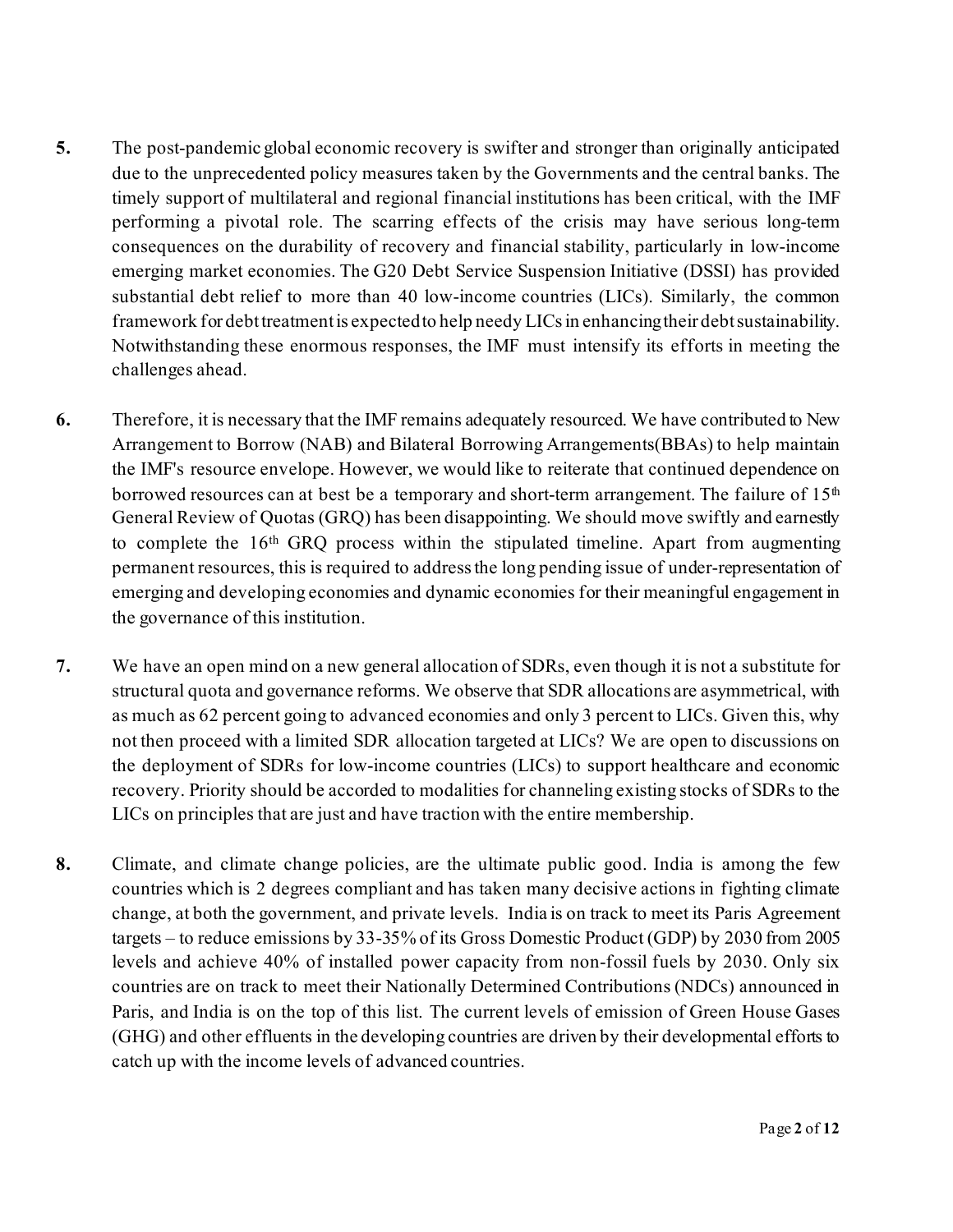**9.** The current status of global climate change/damage is a result of industrialization and economic growth at least over the past one and half centuries. Thus, there is a need for evenhandedness in the treatment of the issues and the need for an unbiased yardstick that considers the stock of emissions that is now built into the atmosphere.This means that the excess polluters (primarily the rich countries) would have to compensate (via carbon financing and technology transfers) the poor countries – and that the roads to climate control will be different for different countries. The effects of adaptation and mitigation of climate change on developing countries could be minimized, if there is the availability of adequate, credible, and predictable climate finance for the developing countries and technology transfer and availability of low-cost technology, as agreed under the United Nations Framework Convention on Climate Change (UNFCCC). The developing countries will require new investments to adequately limit their growing greenhouse gas emissions. These countries will also require substantial financial resources to protect themselves from the worsening physical and economic impacts of greenhouse gases. Private capital playing a significant role in climate change mitigation and adaptation activities will also be difficult to achieve in the near future. Thus, to help developing countries fight against climate change, there is a need to encourage the implementation of the commitments by the developed countries to mobilize USD 100 billion per annum by 2020 in letter and spirit and to scale it up further. However, significant efforts on the climate finance front are yet to be seen in resource mobilization. Developed countries have to exhibit the spirit of cooperation with developing countries in sharing the burden of climate change mitigation and adaptation.

# **DEVELOPMENTS IN THE CONSTITUENCY**

# **A. BANGLADESH**

- **10.** After economic fallout from the COVID-19 pandemic which had impacted the GDP growth rate of FY20 to decelerate at 5.2 percent, significantly lower than a record high of 8.15 percent growth rate in FY19. The government and Bangladesh Bank (BB) had taken timely and appropriate fiscal and monetary measures with a hefty stimulus package of Bangladeshi Taka (BDT) 1.24 trillion (4.44 percent GDP) to stimulate economic activities. As a result, Bangladesh economy witnessed a broad-based recovery in H1FY21. Sustained activities in the agriculture sector, rebound of industrial production backed by a turnaround of exports and construction activities reaching near to the pre-pandemic levels, and restoration in service sector activities with increased people's mobility including a rush in domestic tourism points are suggesting a recovery of economic activities during the H1FY21.
- **11.** On the demand side, the pace of economic activities supported by robust domestic demand aided by strong remittance inflows (37.3 percent H1FY21) and significant growth in consumer credit (12.6 percent in H1FY21). The recent low levels of COVID infection rate and the acceleration of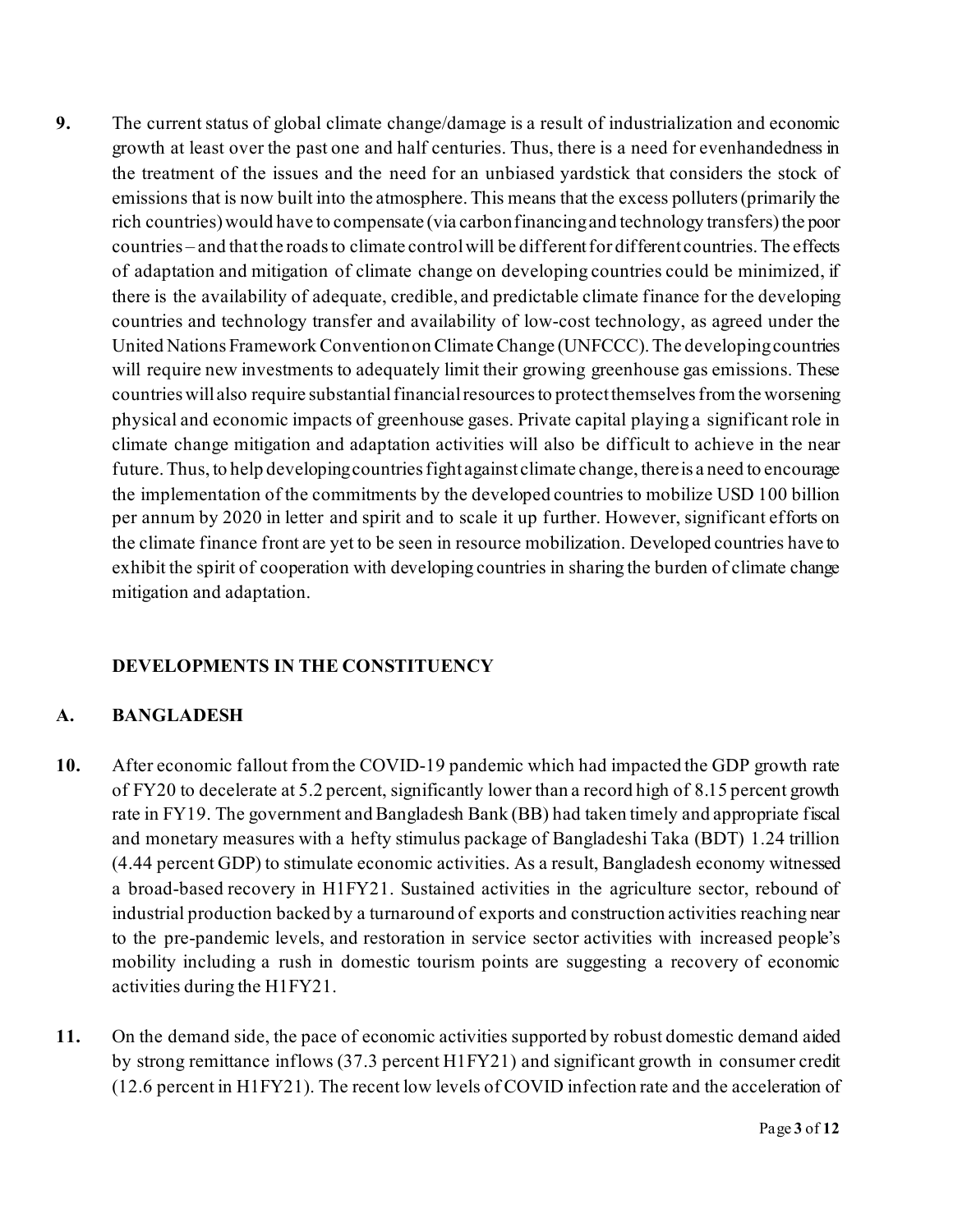vaccination program in addition to government's and BB's continued support to the economy against the pandemic are expected to help boost business confidence and economic activity, which would likely to have an expansionary effect on private credit demand in coming months. With all the protective and revival measures, it is expected that GDP growth in the coming fiscal years will attain closer to the targets of 7.40 percent in FY21 set by the government, assuming no major further disruption.

- **12.** Headline Consumer Price Index (CPI) inflation (y-o-y annual average) stood at around 5.63% in February 2021, higher than the targeted 5.4% for FY21, reflecting a continued rise in international commodity and energy prices, an upturn in rice prices, increases in transport cost, agriculture wages, medical care, and health expenses in the recent months. Continued easy monetary condition, which intended to help rebound investment activities, presence of sizeable excess liquidity amid weak demand might have an implication on future inflation. Proper monitoring and strengthening of supply chains, particularly for essential food items is expected to contain inflation around the tolerable level for the remaining period of FY21.
- **13.** The balance of payment witnessed a surplus of USD 6.41 billion in seven months of FY21, aided by a surplus in the current account balance to USD 2.24 billion on the back of hefty remittance inflows along with healthy inflows of FDI and medium and long-term loans. The nominal exchange rate remained broadly stable around 84.8 BDT per USD, thanks to the timely intervention of Bangladesh Bank. At the end of January 2021, foreign exchange reserves stood at USD 42.3 billion, which covers nearly 7.9 months of import payments. The government's 2.0 percent incentive has also contributed to the overall remittance income through the formal channel in recent months. However, the picture of overseas employment for Bangladesh is not so encouraging with thousands of migrants in the dark about their jobs due to the COVID-19 pandemic. This gloomy scenario in overseas employment is likely to bounce back in its normal trend as vaccination campaign is getting pace all over the world.
- **14.** Preliminary estimated data indicate that revenue income was 4.1 percent of GDP in H1FY21, which amounted to BDT 1315.4 billion and met 34.8 percent of the annual budget target for FY21. Likewise, total budget expenditure was 5.8 percent of GDP in H1FY21, which amounted to BDT 1840.4 billion and met 32.4 percent of the annual budget target of BDT 5680.0 billion for FY21. The budget deficit is 1.7 percent of GDP H1FY21, which amounted to BDT 525.1 billion comprising domestic financing of BDT 329.1 billion and external financing of BDT 196.0 billion. The implementation of the new VAT law helped to generate higher tax revenue.
- **15.** A general slowdown in economic activities due to the pandemic worsened the government's fiscal balances, with increased expenses for emergency relief measures for businesses and for poorer population segments losing daily wages during periods under lockdowns enforced to prevent community transmission of coronavirus infections. To fill up the budgetary gaps, to afford new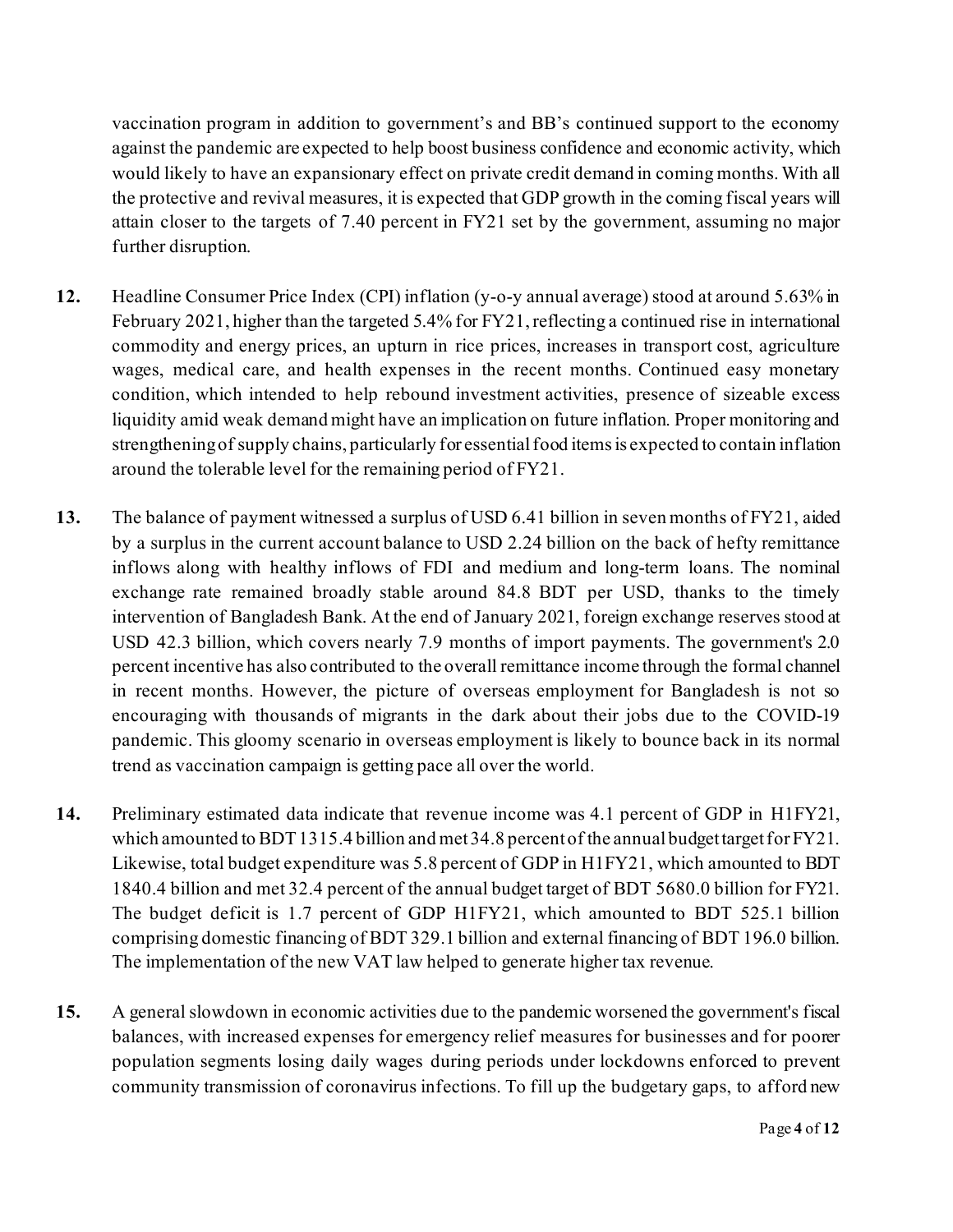safeguard measures due to the global COVID-19 pandemic, and to achieve sustainable and environmentally friendly economic growth, Bangladesh would require adequate external supports in softer terms (particularly from the multilateral global institutions), including inter alia for attaining some of the key United Nations Sustainable Development Goals like climate change risk mitigation and adaptation, and for larger physical infrastructure projects.

#### **B. BHUTAN**

#### **Macroeconomic Review**

- **16.** GDP recorded a growth of 5.5 percent in 2019, compared to 3.1 percent in 2018. The growth was largely contributed by the hydropower, and education and health sectors. The commissioning of the Mangdechhu hydro power project combined with favorable hydrological conditions supported the revival of the hydropower sector from negative 14.9 percent in 2018 to 12.1 percent in 2019. However, the growth momentum is expected to dip into negative in 2020 as a result of severe economic disruption caused by the COVID-19 pandemic. The contraction of economic activities has also caused large displacement in employment, bringing disruption in the labor market. The unemployment rate declined to 2.7 percent in 2019 from 3.4 percent in the previous year. However, it is expected to increase in 2020 with rise in uncertainty of COVID-19.
- **17.** The overall CPI inflation recorded at 7.7 percent in December 2020 compared to 2.3 percent during the same month of the previous year. The increase in the overall inflation during the period was largely contributed by the increase in prices of food (14.8%) compared to non-food (2.0%).
- **18.** The fiscal deficit recorded at 6.2 percent of GDP in the FY 2019/20 as compared to 1.6 percent in the FY 2018/19. The higher deficit was contributed by a substantial increase in budget outlay by 28 percent, on account of a significant increase of capital budget (31%) in the FY 2019/20.
- **19.** On the external front, Current account deficit improved to 12.2 percent of GDP in FY 2019/20 from 21.2 percent in the previous year. This was mainly on account of reduction in trade deficit and net payments of primary income, followed by growth in secondary income receipts. In the trade account, the deficit decreased by 38.1 percent, due to increase in merchandise exports of Nu 47,056.96 million, against a lower merchandise imports of Nu 64,585.92 million.
- **20.** The gross international reserves recorded at USD 1,433.9 million as of November 2020 which is sufficient to finance 18.7 months of merchandise imports.
- **21.** The broad money (M2) recorded a significant growth at 21.4 percent in November 2020, as compared to 7.8 percent in the previous year. Higher growth in time and transferrable deposits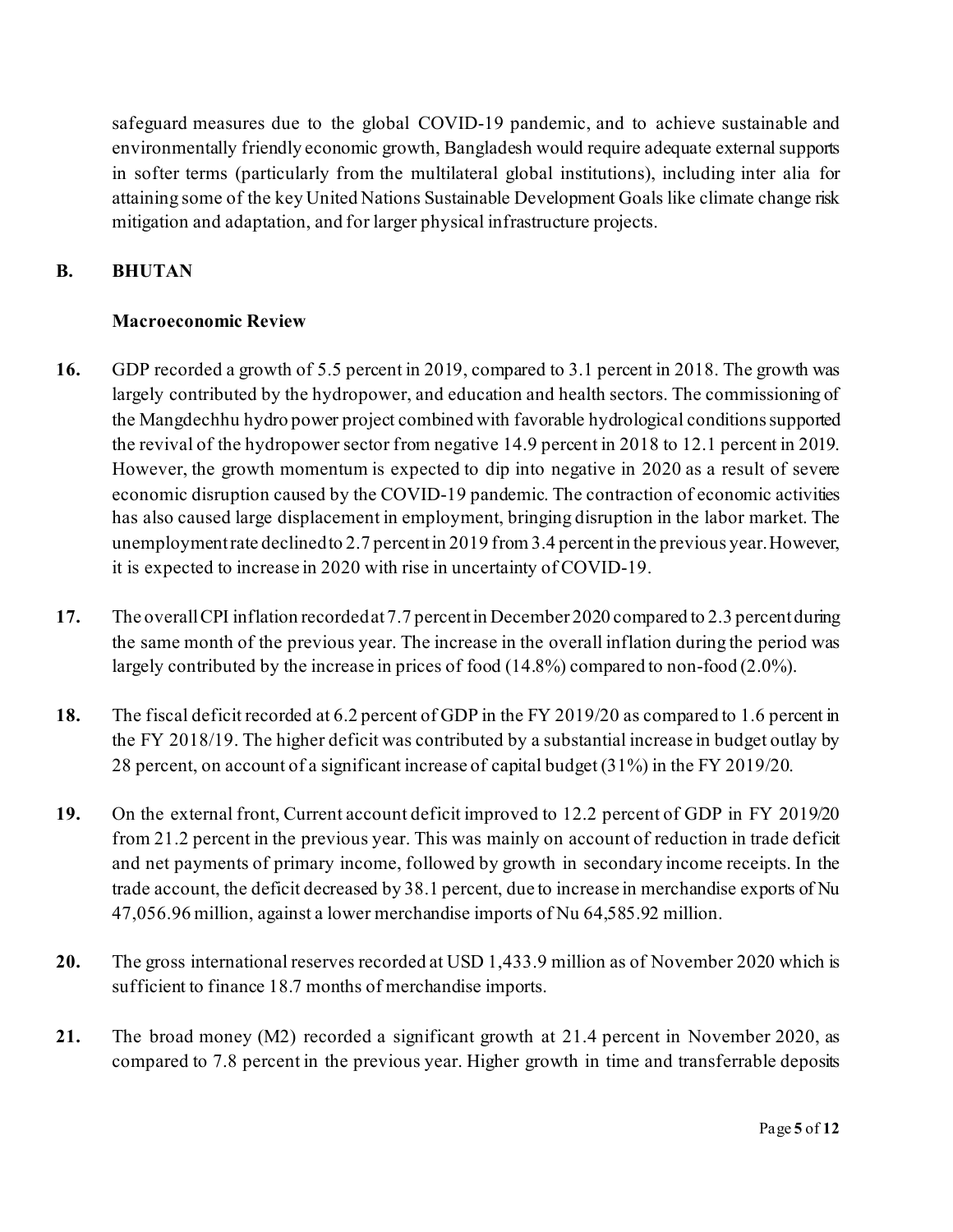helped to drive the broad money supply. The net foreign assets grew by 37.8 percent in November 2020, as compared to 9.6 percent in the previous year.

#### **Monetary measures in response to the COVID-19 Pandemic**

- **22.** The COVID-19 pandemic continues to pose unprecedented challenges globally, on both the health and economic fronts. Bhutan is truly fortunate to have His Majesty The King leading at the forefront and providing invaluable guidance and leadership to effectively manage the crisis. With the overall objective of maintaining the "hope and confidence of the people", interventions were guided by the principles of providing timely and inclusive relief support to individuals whose livelihoods were threatened by the pandemic and to ensure business continuity. Driven by such magnanimous foresight, as the pandemic reached Bhutan in March 2020, His Majesty The King set up the National Resilience Fund (NRF) of Nu 30 billion to provide the relief grants.
- **23.** Monetary measures have been implemented to support the affected borrowers. In order to cushion the risks on the financial sector, timely monetary measures such as deferment of loan repayments, interest payment support and access to soft working capital, bridging loans and liquidity support have largely contributed to provide relief to borrowers and uninterrupted supply of credit in the economy. The monetary measures and easing of regulatory requirements in 2020 are as follows:
- i) Reduction of the Cash Reserve Requirement from 10 percent to 9 percent on 17th March 2020 and further to 7 percent on 27th April 2020.
- ii) Providing interest payment support.
- iii) Extension of gestation period for projects under gestation.
- iv) Deferment of loan repayment with 1 percent interest rate rebate for regular repayment during the deferment period.
- v) Concessional term loans in the form of soft bridging loans to businesses.
- vi) Release of the Capital Conservation Buffer of 2.5 percent (Nu. 25 billion) of Risk Weighted Average to increase the lending capacity of FIs.
- vii) Provisioning of concessional term based working capital to wholesale distributors, tourism and related business, and manufacturing industries.
- viii) Provisioning of micro loans for agriculture sector at 2 percent and for CSIs at 4 percent interest rates through the National CSI Development Bank.
- ix) Implementation of the Domestic Liquidity Management System with the objective to ensure and provide undisrupted liquidity in the Banking system

# **C. INDIA**

#### **India's COVID response**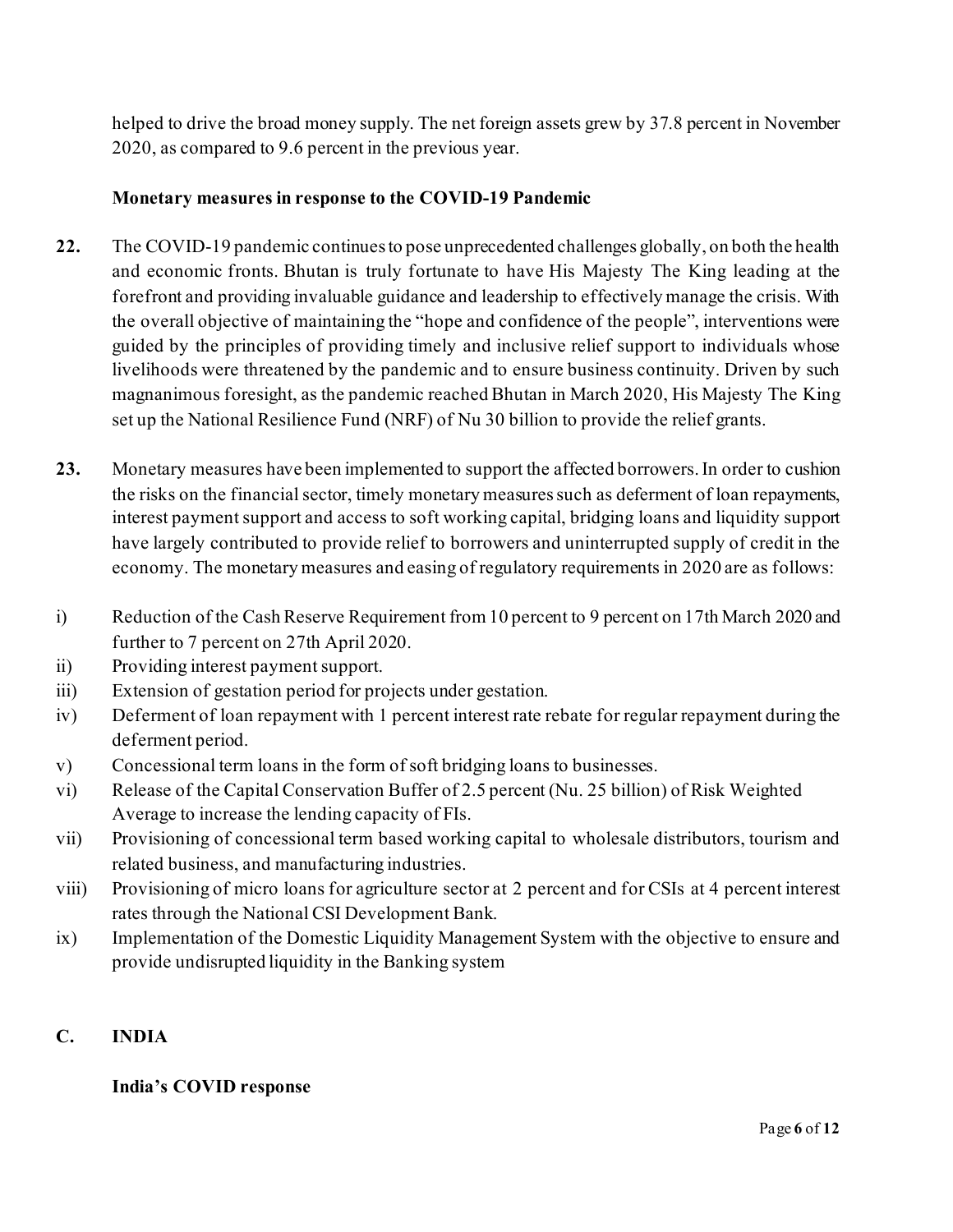- **24.** World's largest COVID-19 vaccination drive is underway in India with 61.3million doses administered as on March 30, 2021. To increase the health stimulus, the vaccination capacity has been ramped up with 10,000 private hospitals under Ayushman Bharat, more than 600 private hospitals under the Central Government Health Scheme and several other private hospitals empanelled with state governments ready for deployment. While the vaccination drive remains the immediate focus, the health stimulus for the economy is not only about the COVID-19 vaccination program. The stimulus has in fact evolved into a comprehensive health care project in the country. Intensified Mission Indradhanush 3.0 launched in February 2021 for taking forward the Universal Immunisation Programme is an important pillar of the project. Budget 2021-22 has further expanded the health care project by more than doubling the health sector allocation over the previous year.
- **25.** COVID-19 appeared to be on its way out after having peaked in September- October 2020 before surging again recently. The recent surge in COVID-19 infections is, however, largely restricted to a few states, and restrictions in terms of partial lockdowns, reduction in working hours and night curfews have been primarily local. Government of India in association with States/UTs is working on a five-fold strategy to curb the tide of new COVID cases in most affected districts via Exponential Increase in Testing, Effective Isolation and Contact Tracing of those infected, Reinvigoration of Public and Private Healthcare resources, Ensuring of COVID Appropriate Behaviour (CAB) and Targeted approach to Vaccination. As the vaccination drive continuously gains speed in India, the second wave of COVID-19 in India is expected to be short-lived. India is on the path to achieve the vaccination target of 300 million people in the next few months.

#### **Macro-Economic Overview**

- **26.** India's GDP contraction of 24.4 per cent in Q1 of FY 2020-21 and 7.3 per cent in Q2 of FY2020- 21 quarter reflect the unparalleled effect of the Covid-19 pandemic and the containment measures that were taken to control the pandemic. The contraction was consistent with the India's enforcement of one of the most stringent lockdowns as reflected in the Government Response Stringency Index measured by Oxford University.
- **27.** Starting July, a resilient V-shaped recovery is underway, as demonstrated by the recovery in GDP growth in Q2 after the sharp decline in Q1 and a sustained resurgence in high frequency indicators. Overall movement of high frequency indicators over Q1, Q2 and Q3 indicated speedy pickup in Q2 and growing convergence to pre pandemic levels in Q3. The GDP grew by 0.4 percent in Q3 of 2020-21. As India's mobility and pandemic trends aligned and improved concomitantly, indicators like E-way bills, rail freight, GST collections and power consumption not only reached pre pandemic levels but also surpassed previous year levels.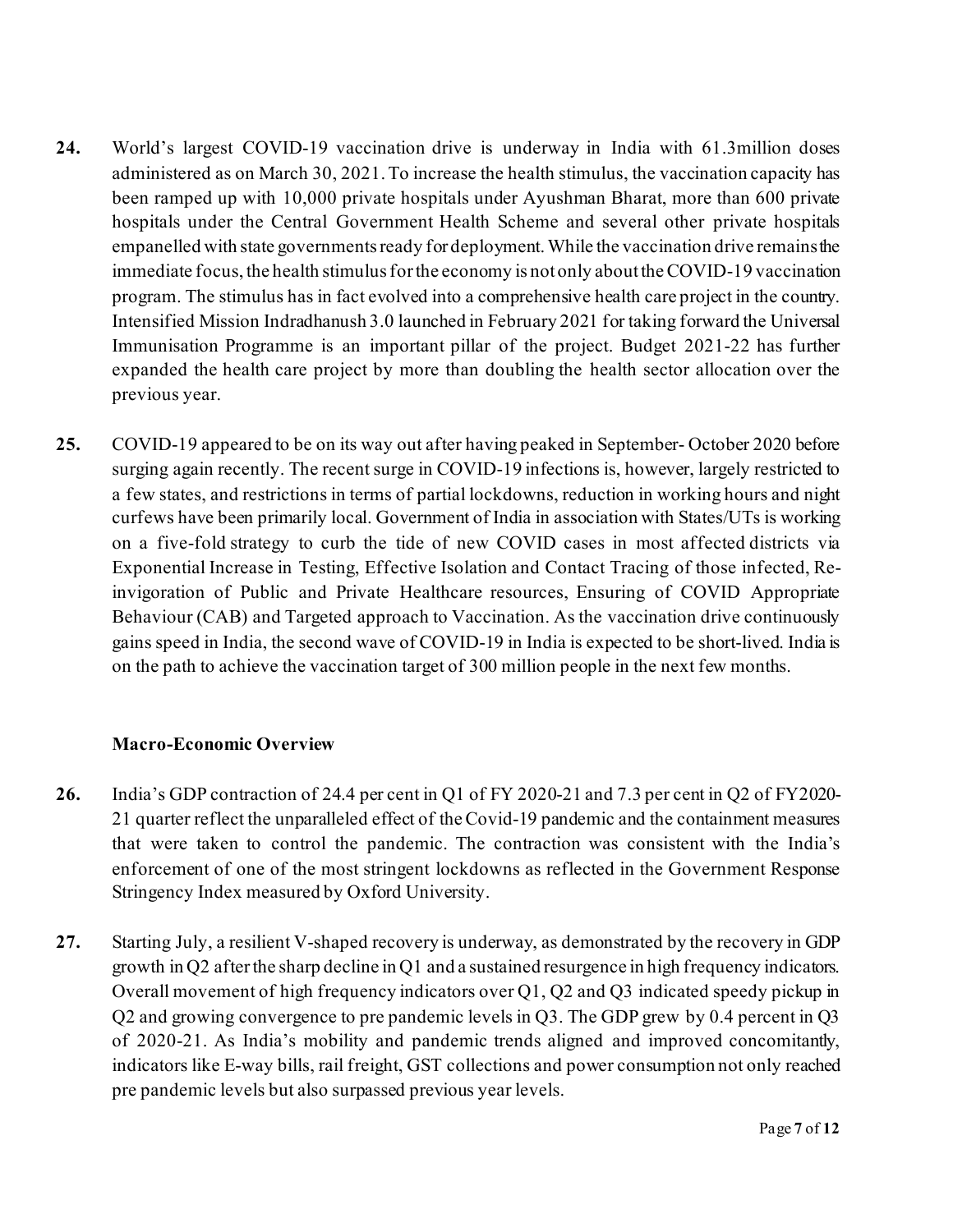- **28.** Manufacturing activity continues its resurgent journey on the back of sales and output recovery and the Government's Self-Reliant India Package stimulus, thereby facilitating growth prospects and business sentiment. The beneficial wealth effect of booming equity markets are enabling consumption abilities of households with exposure to them. With rising capacity utilization, stronger demand conditions and relatively moderate costs, operating profits are rising across the board. Some services sectors like information technology, construction, real estate, finance, domestic trade and transport are gradually emerging from the shackles of the pandemic with government capital spending on roads, highways and metros, lower housing loan rates and reduced stamp duty rates benefitting the labour-intensive construction and real estate segment. Other categories of contact-sensitive services are expected to bounce back once the vaccination drive reaches a critical mass and infuses widespread macroeconomic certainty to boost consumption. The recent surge in COVID-19 cases, signifies that broad-based economic recovery is contingent on rapid vaccination and thereby containing the pandemic spread.
- **29.** The Reserve Bank of India (RBI) undertook several conventional and unconventional measures in the wake of COVID-19. Other than conventional measures, the RBI introduced long term repo operations (LTROs) and targeted long-term repo operations (TLTROs) to augment system as well as sector-specific liquidity to meet sectoral credit needs and alleviate stress. Unlike many central banks, the RBI's asset purchases did not dilute its balance sheet and hence, did not compromise on core principles of central banking. These purchases were confined to risk-free sovereign bonds (including state government securities). The focus was to foster congenial financing conditions without jeopardizing financial stability. Further, forward guidance gained prominence in the Reserve Bank's communication strategy to realize cooperative outcomes. The commitment to ensure ample liquidity conditions supportive of recovery dispelled illiquidity fears and bolstered market sentiments.
- **30.** After breaching the upper 6 percent tolerance threshold continuously since June 2020, CPI inflation moved below 6 percent in December 2020. The Monetary Policy Committee decided to continue with the accommodative stance as long as necessary – at least during the current financial year and into the next financial year – to revive growth on a durable basis and mitigate the impact of COVID-19 on the economy, while ensuring that inflation remains within the target going forward.

#### **Macro-Economic outlook**

**31.** GDP growth is expected to be in positive territory in the second half of 2020-21, on the back of higher government expenditure, moderated contraction in private consumption and net exports emerging out of dismal retrenchment. An imminent pickup in foreign investment flows is visible.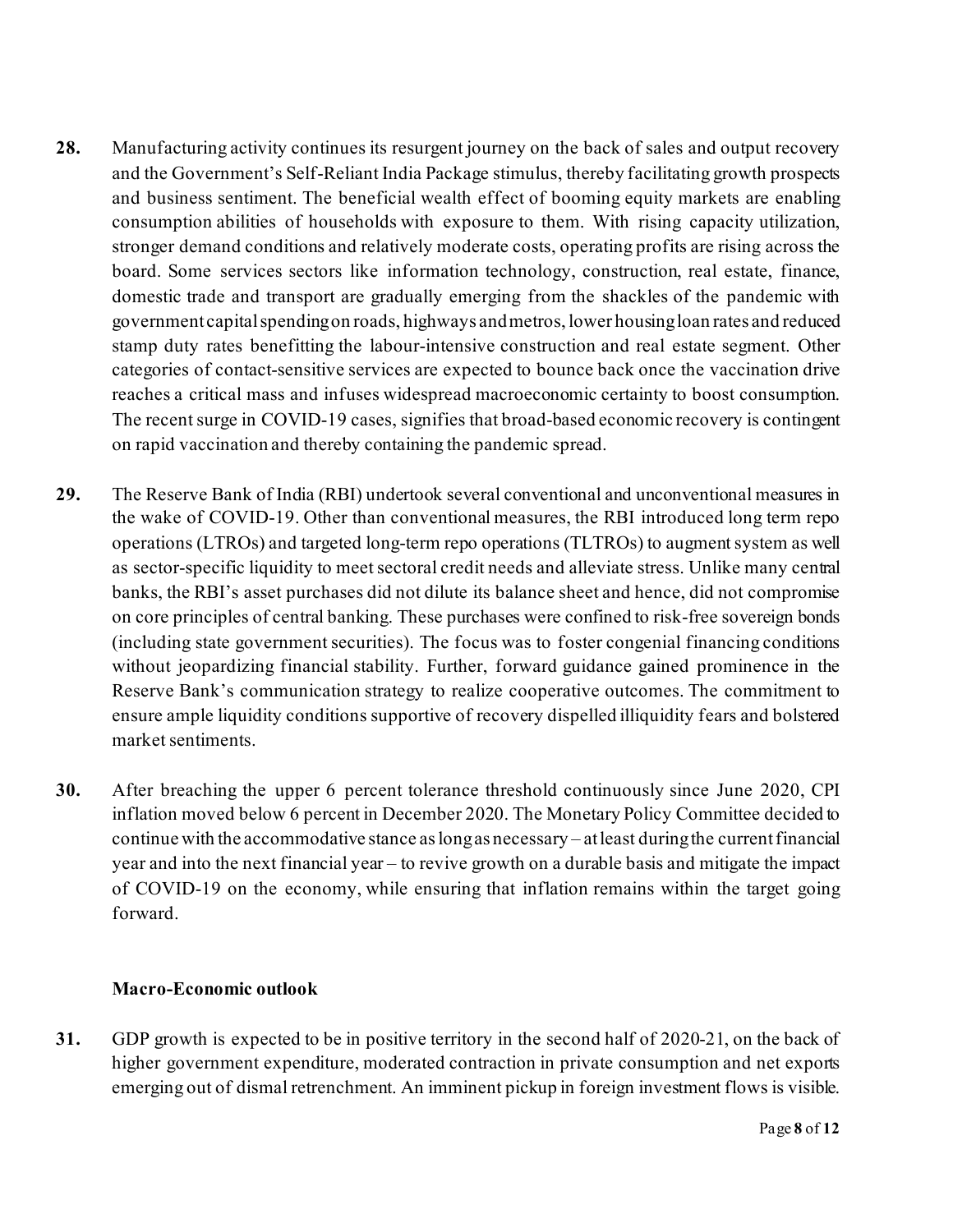On the supply side, agriculture and allied activities are clearly demonstrating resilience in the face of the pandemic with a normal monsoon, a bumper crop and government support. GDP growth is expected to rebound strongly in 2021-22 after a contraction by 8.0 percent in 2020-21. As per IMF projections, India is expected to grow at 11.5 percent in 2021-22, the fastest growth to be registered by any major country.

**32.** While India remains cognizant of the impact liberal fiscal and monetary policies may have on macro parameters, we are guarding against any premature withdrawal of stimulus. Several initiatives under the Self-Reliant Initiative, the production linked incentive scheme (PLI), and Union Budget 2021-22 with a focus on manufacturing, infrastructure, innovations, and health  $\&$ well-being are intended to ensure that the recovery gainsfirm traction. Similarly, the accommodative monetary stance is being maintained till the prospects of sustained recovery are secured while closely monitoring the inflation outlook.

#### **D. SRI LANKA**

**33.** The Sri Lankan economy was severely challenged in 2020 with the onset of the COVID-19 pandemic. The outbreak occurred at a time when the country was experiencing low growth for a sustained period. While Sri Lanka took firm action including aggressive contact tracing, quarantining and lockdown measures to contain the spread of the first wave of the virus, second waves of infection with new variants have been more challenging to cope with the rapid transmission of the virus and an increase in the number of fatalities. The rollout of vaccines gives a glimmer of hope to curb the diffusion of the virus, however, uncertainties remain. Stringent domestic containment measures and negative spillovers from the global economic shutdown severely affected economic activity, particularly during the first wave. The government and the Central Bank implemented a series of fiscal, monetary and financial policy measures to spur economic activity and protect lives and livelihoods, while incurring health related expenditure to address the public health crisis.

#### **Real Sector**

**34.** The Sri Lankan economy contracted by 5.3 percent in real GDP terms during the first nine months of 2020 reflecting the adverse impact of COVID-19 pandemic measures adopted globally and domestically to halt the spread of the virus and unfavourable weather conditions experienced during the year. All sectors contributed to the deceleration in growth. Despite the positive expansion in value addition recorded in major subsectors such as wholesale and retail trade and financial services, the services sector, which accounts for nearly 60 percent of GDP, registered a negative growth of 2.6 percent largely due to the deceleration in transportation services, other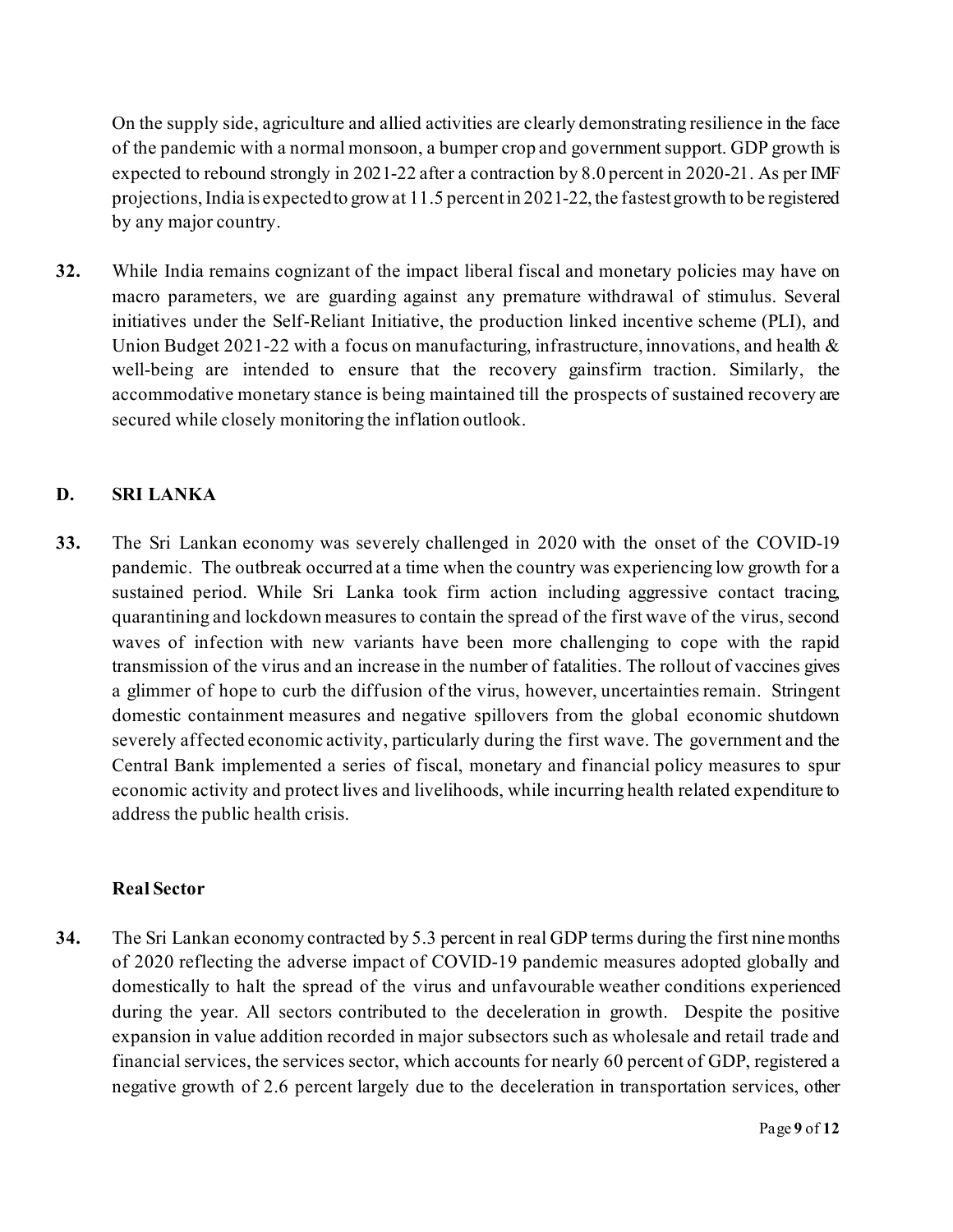personal service activities and accommodation, food and beverage activities, all of which were severely impacted by the pandemic. The industry sector with a share of around 26.5 percent of the GDP, slowed down by 9.5 percent during the first nine months of 2020, as manufacturing activities, together with construction and mining and quarrying, registered a subdued performance. The agriculture sector, accounting for 7.2 percent of GDP, decelerated by 2.5 percent largely due to contractions in value addition in growing of tea, oleaginous fruits, forestry and logging, and fishing sub-sectors, despite the substantial positive growth rates witnessed in key agricultural activities such as growing of rice, cereals and vegetables. According to Central Bank projections, the economy is expected to contract by 3.9 percent in 2020 [Annual GDP data is expected to be released by DCS on 16 March 2021] This contraction is lower than envisaged by international agencies, and reflects the resilience of the Sri Lankan economy, and the rebound in the second half of 2020.

#### **Inflation**

**35.** Inflation was maintained broadly within mid-single digit levels in 2020 aided by subdued demand conditions and well anchored inflation expectations, although some upward pressure was observed intermittently due to the acceleration in food prices. Headline inflation (y-o-y) as measured by the National Consumer Price Index (NCPI), remained subdued at 4.6 percent in December 2020 while the Colombo Consumer Price Index (CCPI) registered 4.2 percent during the same month. Core inflation, which shows the underlying trend in inflation, remained at moderate levels registering 4.7 percent and 3.5 percent (y-o-y) respectively in terms of the NCPI and CCPI in December 2020, reflecting subdued demand pressures and the impact of tax and price reductions of certain items. Core inflation (y-oy) in January 2021 further decelerated to 4.2 percent and 2.7 percent in terms of the NCPI and CCPI respectively.

# **Monetary Sector**

**36.** The Central Bank continued its accommodative monetary policy stance, given muted inflationary pressures, lending support to the recovery process. The COVID-19 crisis dealt a severe blow to economic activity necessitating substantial policy measures to cushion the adverse impact on businesses and households affected by the pandemic. In addition to the monetary policy easing measures adopted in January 2020, the Central Bank further lowered policy interest rates, namely the Standing Deposit Facility Rate (SDFR) and the Standing Lending Facility Rate (SLFR) by a total of 100 basis points in March, April and May 2020. As market lending rates remained downward rigid despite these easing measures, the Central Bank lowered policy interest rates by a further 100 basis points in July 2020 to historic low levels of 4.50 percent for the SDFR and 5.50 percent in respect of the SLFR. During the year, interest rate caps were also imposed to improve the monetary policy transmission process. To ease liquidity conditions in the domestic money market, the Central Bank reduced the Statutory Reserve Ratio (SRR) by 3.00 percentage points to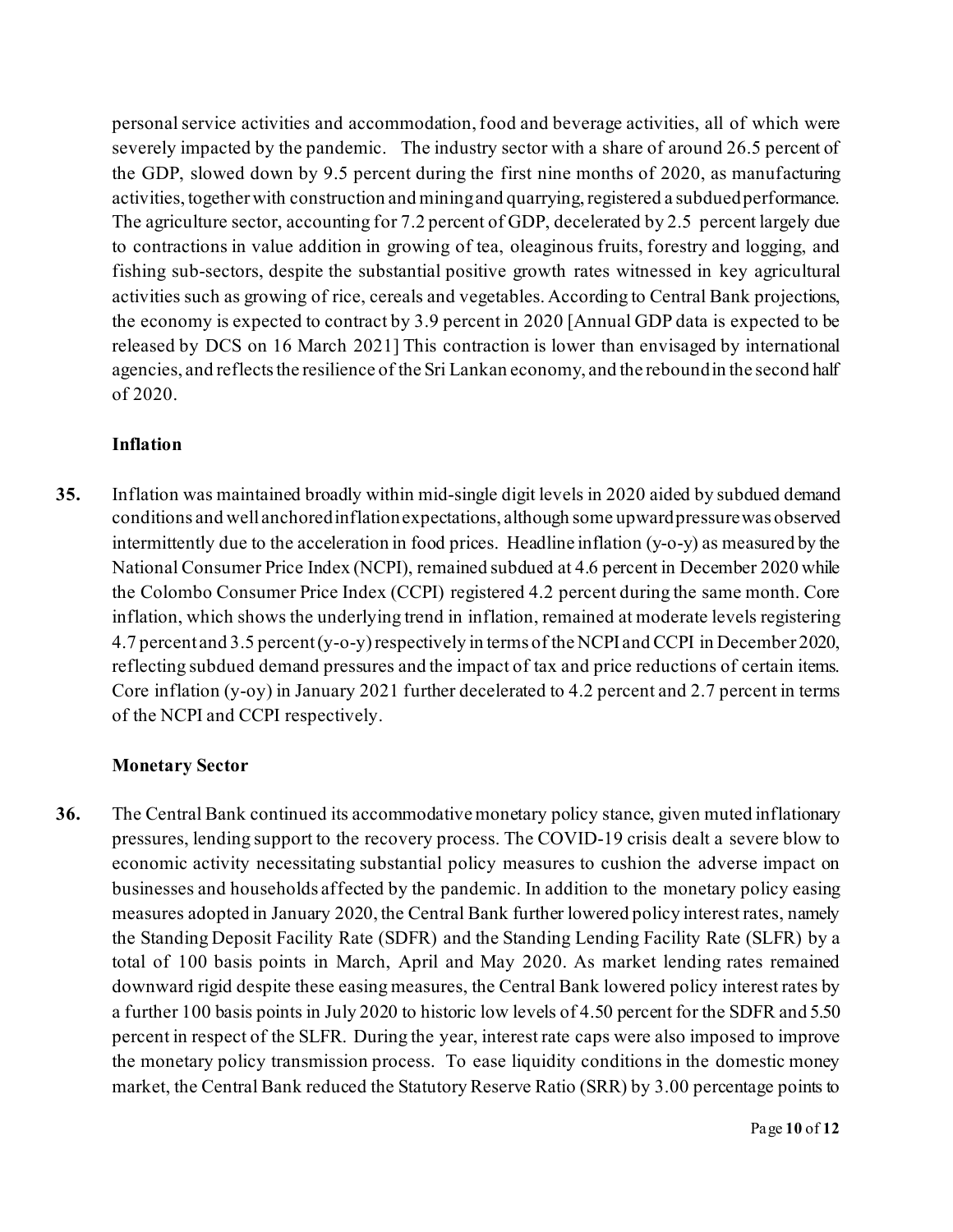2 percent on two occasions during the year. Moreover, the Bank rate, an administratively determined rate that could be used in periods of emergency, was also lowered by 300 basis points in April 2020 and allowed to automatically adjust in line with the SLFR. Accordingly, the Bank rate declined by 650 basis points during 2020. Meanwhile, the Central Bank purchased Treasury Bills from the primary market easing the financing burden of the government during the exceptional pandemic period. In addition to the above measures, the Central Bank also implemented concessionary credit schemes for small and medium enterprises along with debt moratoria for businesses and individuals affected by the pandemic.

#### **Fiscal Performance**

**37.** Fiscal operations in 2020 were focused on mitigating the adverse impact of the COVID-19 pandemic and supporting the revival of economic activity. Accordingly, several measures were implemented by the government since January 2020 to revitalize the economy, provide tax relief to persons and businesses affected by the pandemic and protect lives and livelihoods through social protection programs. Tax reforms aimed at revitalizing the economy entailed several tax measures to ease the tax burden including the reduction in the VAT rate, lower income tax rates and the provision of tax incentives for identified sectors, while fiscal policy responses to the COVID-19 outbreak included the establishment of a COVID-19 Healthcare and Social Security Fund, relief measures for SMEs, extension of tax payment deadlines, cash allowances for targeted individuals and interest free advances to welfare program beneficiaries. The slowdown in economic activity due to lockdown measures, tax concessions granted, and restrictions imposed on imports significantly lowered the governments revenue mobilisation effort during the first eleven months of 2020. On the expenditure front, recurrent expenditure rose mainly due to an increase in salaries and wages and subsidies and transfers while capital expenditure reduced owing largely to the absence of budgetary provisions and lockdown conditions brought about by the COVID-19 pandemic. Despite the contraction in capital expenditure, the rise in recurrent expenditure resulted in an overall increase in expenditure for the first eleven months of 2020. The moderation in revenue and the increase in expenditure caused Key fiscal balances to deteriorate during the period under review. Domestic financing was used to bridge the fiscal gap, while reducing the reliance of the government on external financing.

#### **External Sector**

**38.** Sri Lanka's external sector, which was impacted severely by the COVID-19 pandemic in 2020, remained somewhat resilient, aided by policy measures implemented by the government and the Central Bank to improve the stability of the sector. The deficit in the trade account narrowed